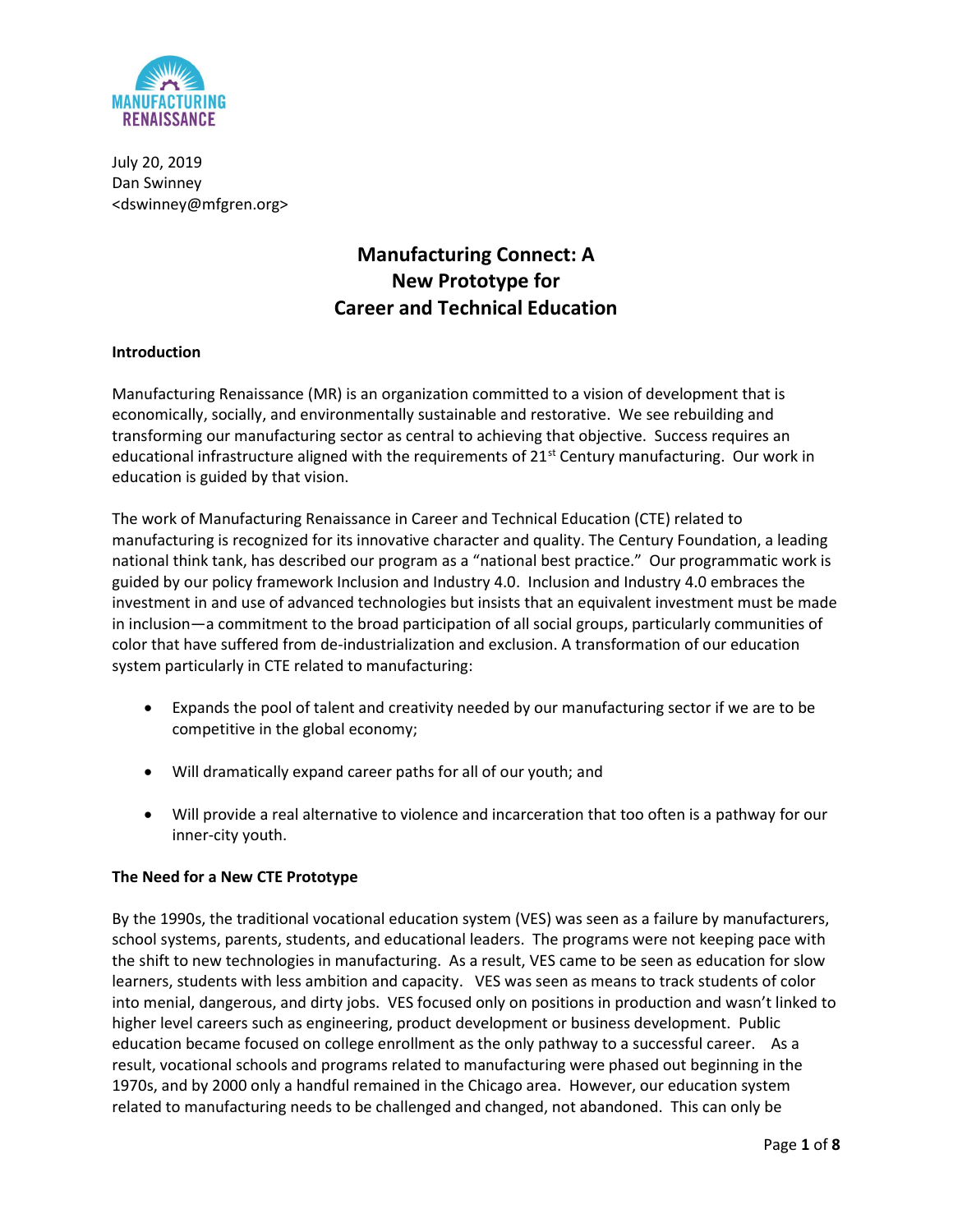

accomplished by the creation of a new prototype in education that is effectively connected to advanced manufacturing

In 2001, with the support of a grant from the US Department of Labor, MR was able to do an extensive study on the relationship between the public education system in Chicago and the manufacturing sector.<sup>1</sup> We found a deep disconnect resulting in a failure to meet the changing needs of our manufacturing sector and, therefore, denying public school students great career opportunities in manufacturing. We looked to international best practices for ways in which we could reform our educational system—particularly the experience of Germany and the Basque Country in Spain. This report and the discussions it generated gave rise to the creation of the Chicagoland Manufacturing Renaissance Council (CMRC) through the efforts of the Chicago Federation of Labor, the Illinois Manufacturers Association and Manufacturing Renaissance. The first initiative of the CMRC was to propose a new model for CTE education. to the then CEO of Chicago Public Schools Arne Duncan. We proposed the creation of a new public high school—Austin Polytech—that was to be the context for the creation of a new prototype in CTE/Manufacturing Education—Manufacturing Connect.

# What is the prototyping model?

.

The Prototyping Model is a systems development method in which a prototype (an early approximation of a final system or product) is built, tested, and then reworked as necessary until an acceptable prototype is finally achieved from which the complete system or product can now be developed. This model works best in scenarios where not all of the project requirements are known in detail ahead of time. It is an iterative, trial-and-error process that takes place between the developers and the users.<sup>2</sup>

In other words, a **prototype** is an early sample, model, or release of a product built to test a concept or process or to act as a thing to be replicated or learned from.

Manufacturing Connect is a new prototype in CTE that will meet the needs of manufacturers as well as communities and can be taken to scale. A strong prototype is shaped by constant and critical feedback from the potential users of the model. In developing a new model, quality is the foundation for success in scalability and offers the potential of exponential growth. The advantage of this approach is that it assumes adaptation will always be part of the DNA of the program. MC, when applied to new locations, may have to be altered to fit the local circumstances, but its core mission of using education linked to all aspects of manufacturing as a tool for improving student outcomes and helping communities will remain.

The following are key distinctive features of the MC prototype

 We are guided by a deep commitment to a public education system linked to advanced manufacturing. Advanced manufacturing holds the greatest promise of any sector for re-

<sup>&</sup>lt;sup>1</sup> Creating a Manufacturing Career Path System in Cook County, Manufacturing Renaissance and the Chicago Federation of Labor, 2001.

<sup>&</sup>lt;sup>2</sup> https://searchcio.techtarget.com/definition/Prototyping-Model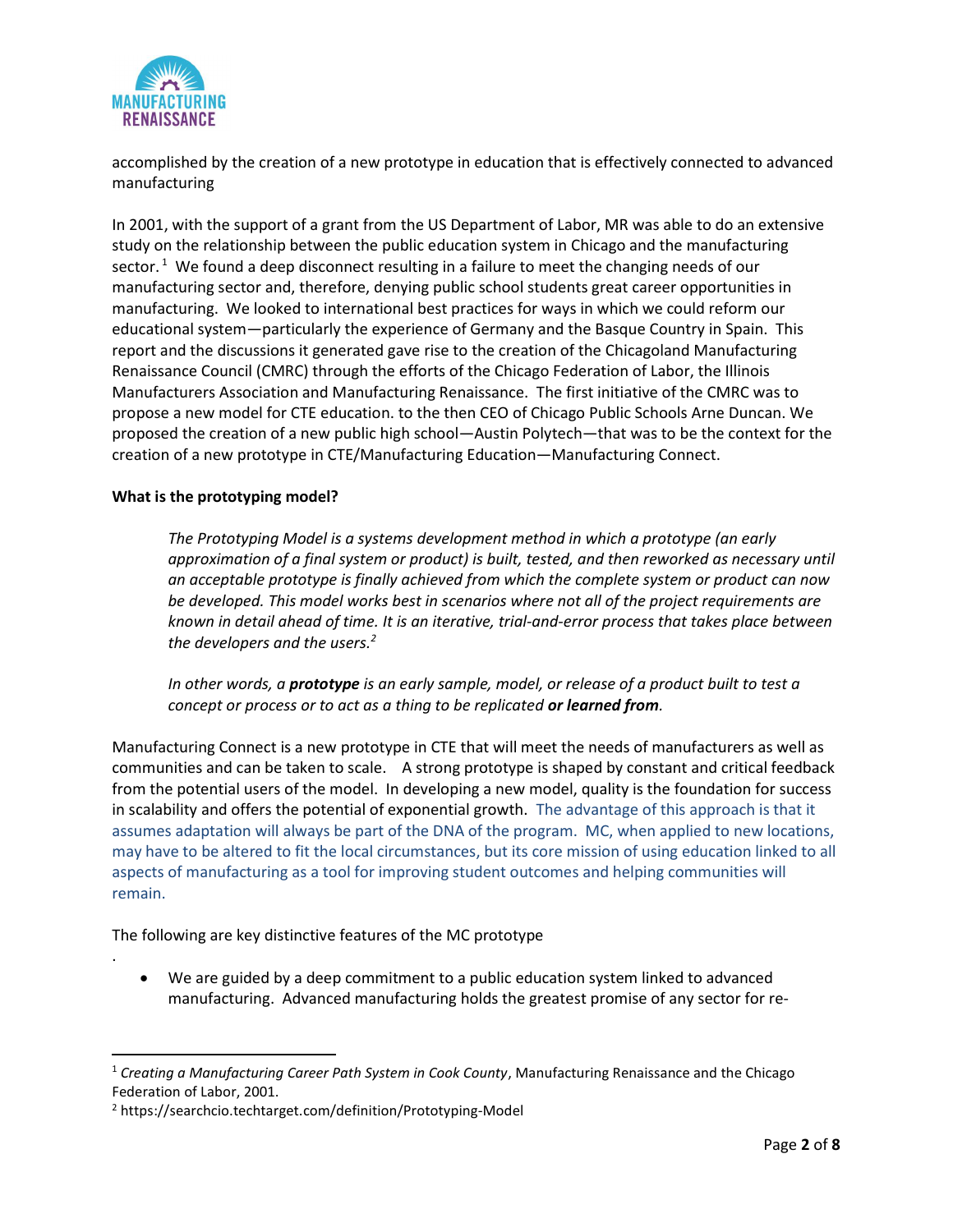

developing communities and building a broad-based middle class. Without a new model of CTE related to manufacturing, it will not be possible to be competitive in the global economy.

- We are committed to demonstrating the power of this model in low income communities of color to demonstrate that manufacturing can be a "tide that lifts all boats" and particularly focusing on communities that were hit the hardest by de-industrialization.
- We are guided by a deep commitment to meet the standards of production and leadership in advanced manufacturing. We expect our students to receive nationally recognized industrial credentials such as those from the National Institute for Metalworking Skills (NIMS). As a result, over 130 manufacturing companies have partnered with the MC program providing financial support, and in-kind contributions including hosting tours, job shadowing, internships, summer jobs, and opportunities for full time employment.
- Our approach is evidenced-based and borrows deeply from the European experience. These systems meet the needs of the advanced manufacturing sector and embody the social values that we share.
- We promote education that offers a full range of careers in manufacturing and is not limited to traditional and exclusive focus on positions in production as is the case with the traditional vocational model. We promote opportunities in production, but also engineering, product development, management, and ownership.
- We have focused on MC in secondary education, but we see the design of MC appropriate for all levels of training and education from pre-school to retirement. We have had experience in elementary education, in adult training, in support services for older youth in manufacturing the Young Manufacturers Association, in community colleges, and in the firm. Each of these educational levels have the same basic features of the MC model.
- We provide comprehensive wrap-around services to ensure that our graduates not only secure career path jobs but retain those jobs.
- In order to have teachers who are technically, culturally, and pedagogically competent we have partnered with the Chicago Teachers Union Foundation/Quest Center and the National Institute for Metalworking Skills (NIMS) and created the Instructor's Apprenticeship for Advanced Manufacturing.
- Our model is based on promoting inclusion of people of color and women in manufacturing at all levels of the firm. Without formal policies and investment promoting inclusion, advanced manufacturing will give rise to greater income inequality<sup>3</sup> and exclusion. For example, 99% of manufacturing companies are owned by whites—a reality that MC seeks to reverse.

<sup>&</sup>lt;sup>3</sup> World Economic Forum founder, Klaus Schwab, commented on the dangers in advanced manufacturing saying,

<sup>&</sup>quot;…my biggest concern is that the fourth industrial revolution will increase the inequality which we have."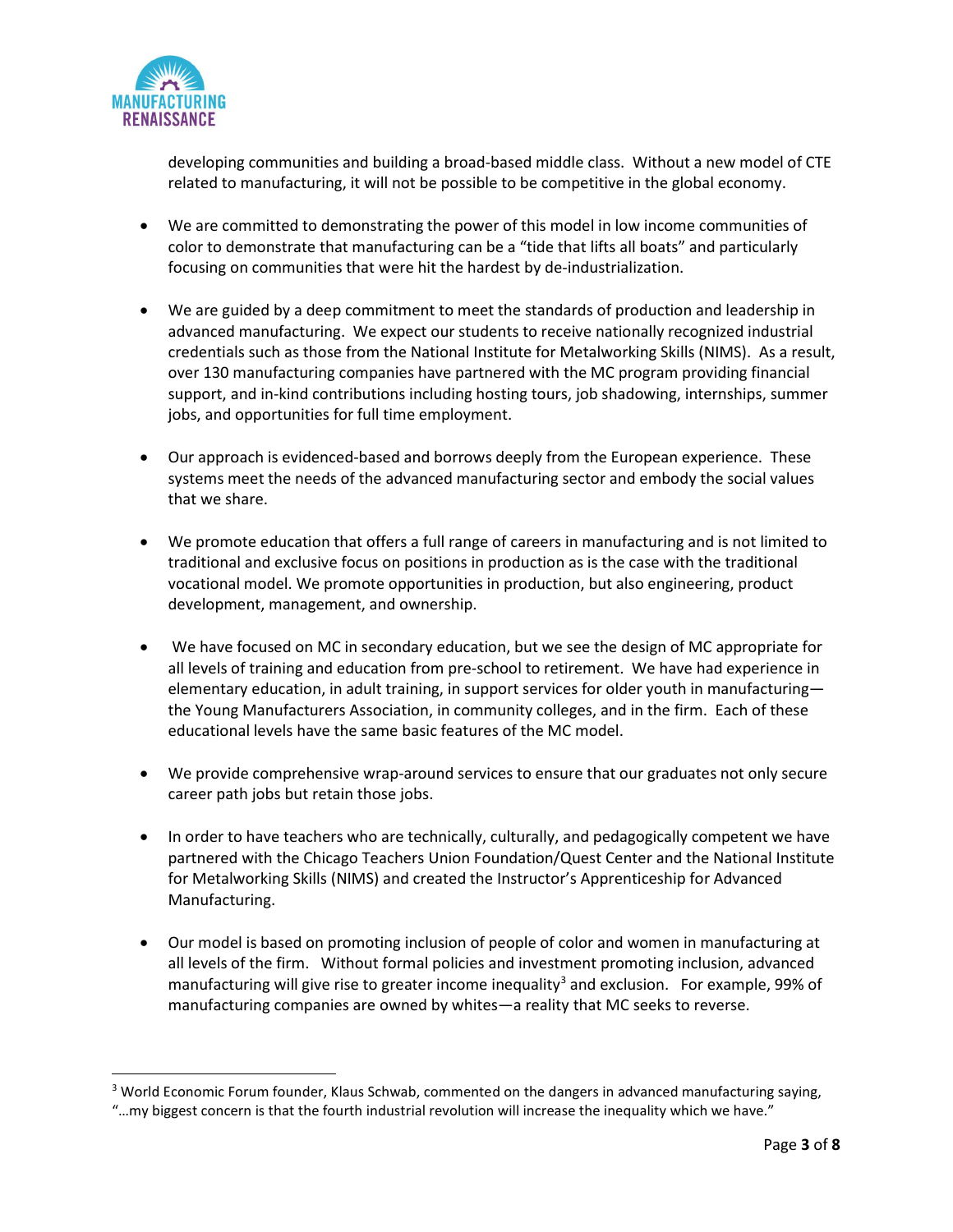

 We involve the broader community including manufacturers, labor and teacher's unions, community-development, and community-based organizations, the faith community and the other parts of civil society in developing our prototype. Fundamental reform in education requires the participation and input of all the key players in the design of new models as well as in their implementation. This must be a true public/private partnership.

### The Numbers

As a result of MC's work, as of December 2018:

- 497 youths have completed work experiences in manufacturing;
- 306 industry credentials have been earned by 207 individuals;
- 86 individuals have been placed in 123 manufacturing jobs averaging nearly a year of retention;
- 130 manufacturing companies have partnered with the Manufacturing Connect program;
- 175 students are currently enrolled in MC programs in three high schools; and
- The Young Manufacturers Association has 250 members.

While our numbers are relatively small in light of the needs of the manufacturing sector as well as the scale of investment we and our partners have made, they believe they compare favorably with other efforts to attract young adults from hard-hit inner-city communities to the manufacturing sector. These numbers are far larger than any other CTE program in the state. As a result, Chicago Public Schools is formalizing our relationship and will expand the use of our prototype in other Chicago Public Schools. MC compares very favorably to post-secondary programs in the region. For example, City Colleges of Chicago has been the beneficiary of millions of dollars of investment, and, according to a recent presentation by Penny Pritzker, only has around 200 students enrolled in their manufacturing program.

Our numbers are deeply influenced by our insistence in initiating this program first in communities challenged by deep poverty. By design, we chose to launch our first initiative in one of the most challenged communities in Chicago—the Austin community on Chicago's West Side. As a result, MC students come from schools that struggle academically and have had very little exposure to the world of manufacturing. In the prototyping phase, the focus must be on the quality and scope of the program and the commitment to engage and respond to the comments of potential customers, critics, and competitors. This is particularly the case in creating a prototype that will be of interest to school districts that share the features of our Chicago program. We expect our numbers to dramatically improve as the Manufacturing Connect program is fully embraced by school district leaders, principals, parents, and teachers and, in addition, is fully funded.

The initial cost of MC is substantial when compared to the costs of a traditional CTE program, but the return on investment is far greater and easily justifies the initial investment. This investment in MC is strategic as it permits our country to successfully compete in the global economy in the sector that has a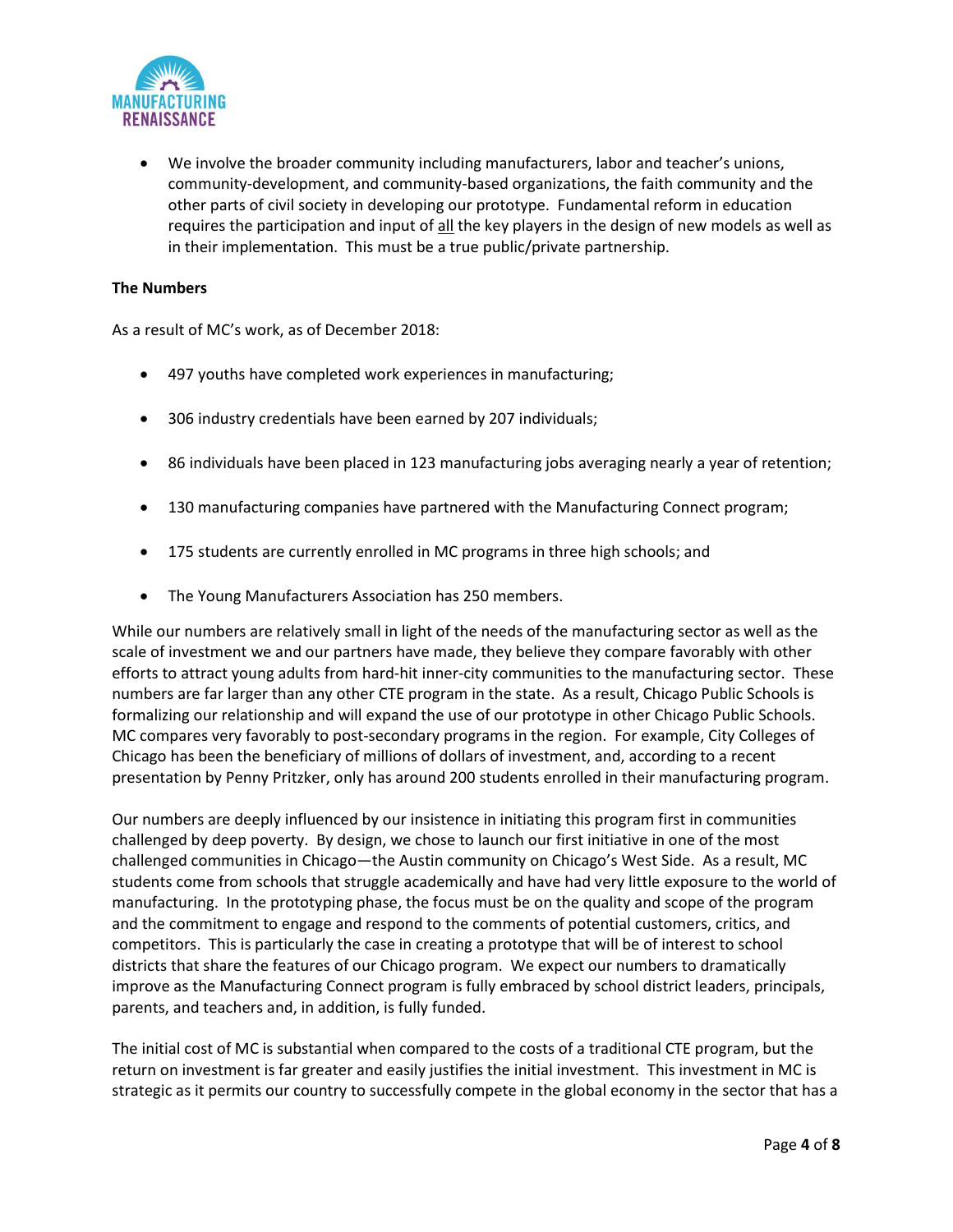

huge benefit for society in its wage levels, in its ripple effect in creating other jobs in the economy, and in the social capital it creates. Most important is that a prototype can set the stage for policy and legislation at the city, state, and federal level that allows society as a whole to bear the full costs of a critically important education system deeply linked to the manufacturing sector. In reality, the MC program is extremely cost effective in light of the costs associated with violence, incarceration, and the shredding of the family structure and the social safety net. As they say, "a good job is the best way to stop a bullet." Moreover, the level of investment in the development of a new prototype in education or any other sector is a process that requires constant feedback and adjustment. Therefore, as the prototype is more widely employed, economies of scale will cause the per pupil cost dramatically to decrease.

Additionally, a high level of investment by the public sector creates the opportunities for in-kind and financial investment in public education by the private sector. For example, one hundred and twenty nine companies have partnered with Manufacturing Connect and made substantial financial and in kind investments because of the confidence they have in this new CTE model to generate the talent they need to be competitive.

# Successfully introducing a new prototype into an established education system has its challenges

Resistance to the high standards of production in advanced manufacturing: Traditional VES/CTE programs simply were credits toward part of securing a high school diploma. As we learned from our study of programs in Europe in 2001, international best practices are anchored in national skill standards and certifications. We were relatively unique outside of a trade association like Technology & Manufacturing Association and the Manufacturing Institute in insisting on nationally recognized skill standards like the National Institute for Metalworking Skills as a standard in the public education system. We faced early resistance by Chicago Public Schools and City Colleges of Chicago to adopt this standard as the norm. They initially argued that high school diplomas and associate degrees from their schools were sufficient evidence of competence. Our program has been more successful than any other in the State in preparing students to secure industrial credentials. Manufacturing Connect participants have earned over 300 credentials from NIMS—the highest standard in manufacturing and our machining program at the Austin Campus is accredited by NIMS—one of only a handful in the state. Most important is the fact that Chicago Public Schools and City Colleges of Chicago have adopted national skill standards like NIMS as the standard for their performance.

Community Skepticism and Resistance: Many leaders in the Austin community initially opposed or were skeptical about the mission of what is now the MC program. They didn't see a future in manufacturing that was relevant to Austin residents. The experience of Black people in manufacturing was that they were to be relegated to the lowest paid, dirtiest, and most dangerous jobs in manufacturing. We persisted, and now scores of young adults and adults have secured family-supporting jobs in manufacturing. Manufacturing companies, foundations, and government have invested over \$5 million in public education related to manufacturing on Chicago's West Side. Austin Coming Together is a strong partner of MC. The Safer Foundation is the largest service provider for people with convictions in the country. MR introduced them to the potential in manufacturing for their returning citizen clients through a joint pilot project that was funded by the Chicago Community Trust in 2013 and was very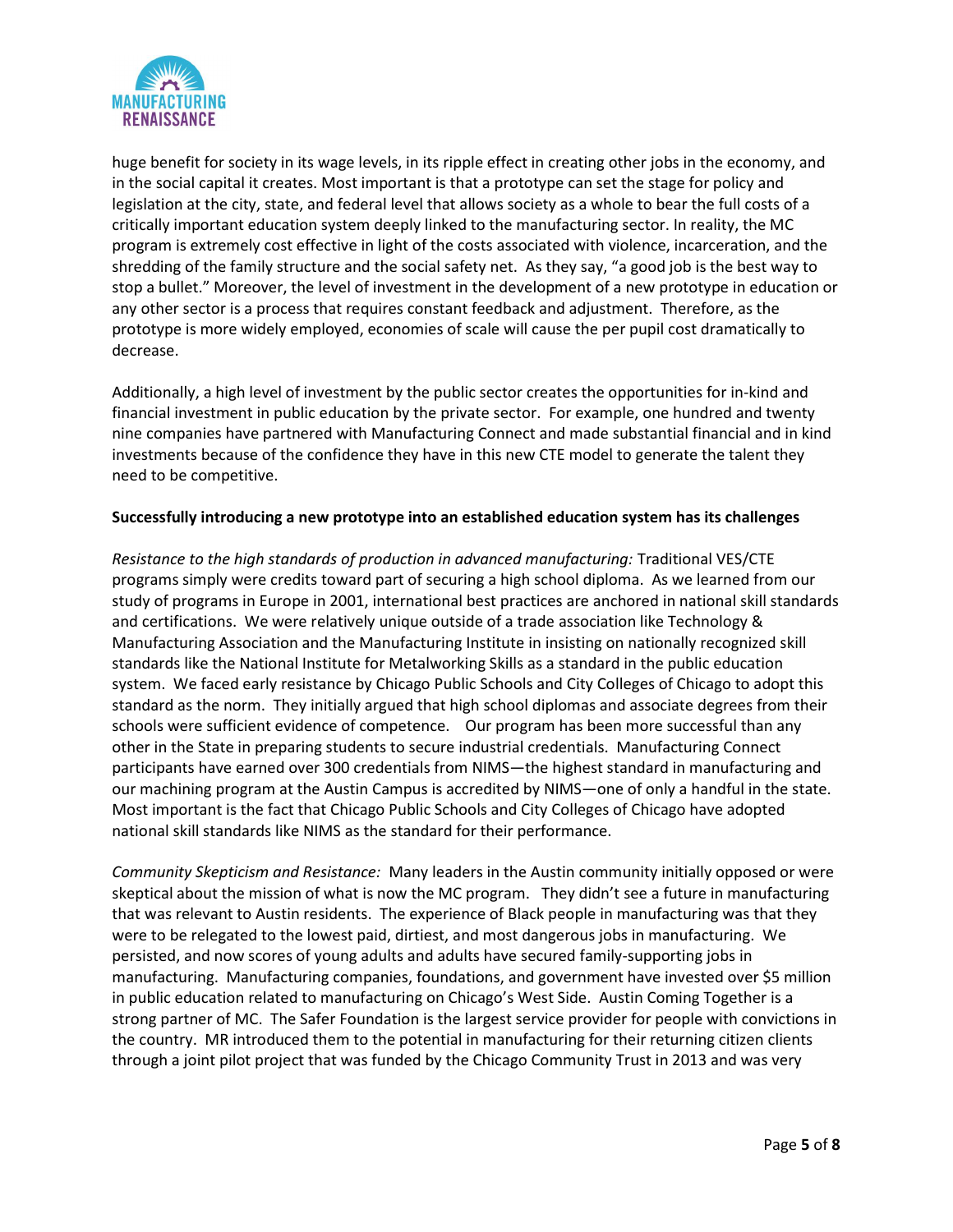

successful<sup>4</sup>. Since then, over 200 Safer clients have secured jobs in manufacturing and have a recidivism rate of 12% or below. Victor Dickson, CEO of Safer has joined MR's Board of Directors. Elected officials from the West and South sides of Chicago have aggressively promoted the MC prototype in the state legislature. And local ministers have formed "Ministers for Manufacturing" as an advocacy group for programs like Manufacturing Connect. Ministers for Manufacturing now has 20 active members and over 50 supporters. We need to recognize the importance of this kind of education in our most challenged inner-city communities that, ironically, provided a significant percentage of the labor that made the American industrial economy the strongest in the world in the 20<sup>th</sup> Century. A failure to provide education linked to 21<sup>st</sup> century manufacturing guarantees that these communities will not participate in the growth of the manufacturing sector and represents a policy of  $21^{st}$  century segregation. Our prototype has created the opportunities to secure the skilled positions in companies- winning support for MC one job at a time.

Institutional Resistance: Any new prototype—by definition—starts at the periphery of an institution or market and has to gain enough strength to survive the resistance that pushes back against significant change from those who benefit from the status quo. Many of those seeking changes in public education have turned to the charter option because of the resistance they faced in promoting needed reforms in a school district. When we proposed the launch of Austin Polytech, we were asked by CPS and the City to develop the program as a charter school. We rejected the charter route for two reasons. In 2005, charter schools were seen as non-union. Excluding one of our key partners wasn't an option for us. But an equally important if not a bigger issue was our commitment to scale. If we were to meet the talent needs of the manufacturing sector, we needed a prototype that could lead to thousands of qualified students to fill the thousands of jobs that were going unfilled. We needed the same scale that was enjoyed by the traditional vocational education model of the past. We needed to transform the public education system—not step around it—in order to achieve scale.

This decision to commit to public school education resulted in multiple difficulties. The problem with operating within the public school system was that we had no legal or management authority over principals and teachers. As we quickly found out, there were deep reservations in the teaching community about manufacturing. Progressive teachers were often our greatest critics—creating difficulties for us as we sought to recruit and generate enthusiasm among students. These teachers feared we were trying to replicate the old vocational education system that was often used to track students of color into menial, dirty, and dangerous jobs in manufacturing. They were suspicious of our partnerships with companies or "corporate America" rather than seeing the enormous opportunities for private sector partnerships present in the "skills gap." These teachers had very little understanding of the opportunities in modern manufacturing. They were skeptical of our claims that through our programs, students could get great jobs, be introduced to careers in engineering, and possibly become an owner of a manufacturing company in the future. Very few guidance counselors today will suggest a student pursue a manufacturing career. We weren't teachers, so some teachers resented the intervention of non-teachers in terrain that was normally theirs and theirs alone. As we began to succeed and generate publicity, we were resented by some of those who felt they should be receiving

<sup>&</sup>lt;sup>4</sup> "Update on the Return Advantage Program," Manufacturing Renaissance, Dan Swinney, March 25, 2014.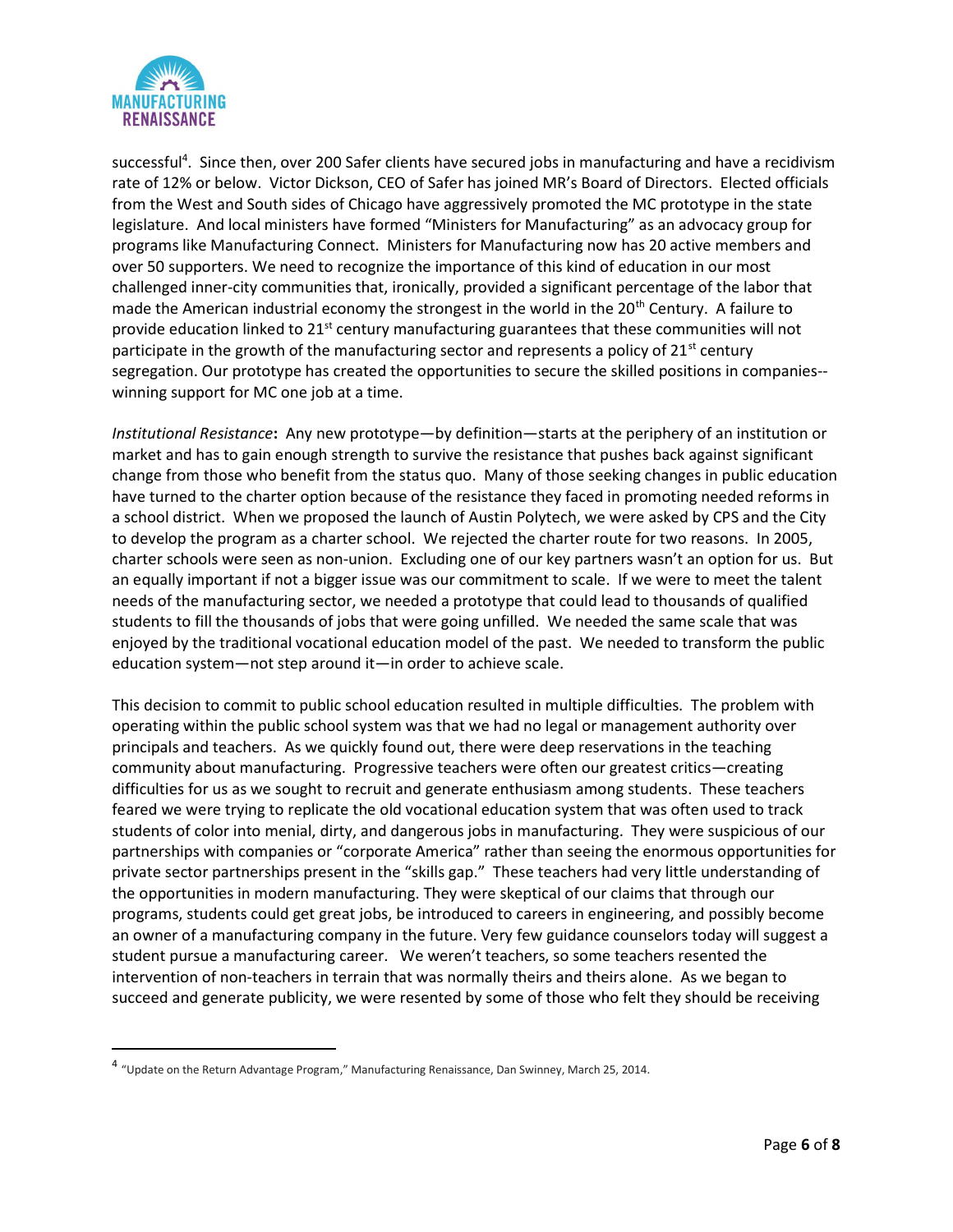

credit and saw themselves in a zero-sum conflict with us rather than recognizing that through joint work and cooperation, we could expand the resources for everyone.

We patiently persisted in face of this resistance in reaching out to educators, in delivering on our promises to secure career jobs, in leveraging additional private and public resources for the public school where we worked, establishing a dual enrollment program permitting our students to earn college credits while in high school, and by maintaining a positive approach in winning over teachers and other educators. We remained true to our design—to contribute to public education rather than undermine it. We now enjoy the generous financial support and active partnership with the Chicago Teachers Union, have created the Instructor's Apprenticeship for Advanced Manufacturing in partnership with the Chicago Teachers Union Foundation, and the start of an active and very important partnership with Chicago Public Schools and the City Colleges of Chicago.

#### Next Steps:

With the main elements of a new prototype in CTE related to manufacturing in place, we are now taking the preliminary steps in taking MC to a larger scale.

- Continued Refinement: We will continue to refine our design in discussions and exchange with others in the field including our colleagues in Chicago Public Schools and in the school districts in the region; with the Technology & Manufacturing Association; with national partners affiliated with the High Wage America coalition; and with the Basque Country Vocational Education Ministry.
- With the support of the MacArthur Foundation and in partnership with the American Institutes for Research, we are developing a business plan for replicating the MC approach in other school systems in the region and elsewhere. In this plan, we will address the issues of data collection and evaluation, marketing, and pricing.
- We will explore partnerships with other schools and other school districts in the Chicago region. In Chicago, we are now operating the MC program in the Austin College and Career Academy, the Prosser Career Academy; and Bowen High School.
- We will seek legislative support for schools that adopt the MC program in the state of Illinois. We inspired the passage of House Bill 5062 in the Illinois State Legislature by a bi-partisan vote of 79 to 31. This bill seeks to expand the MC program in 12 Illinois high schools and provide \$36 million in support. We expect this bill to pass the Senate in the spring of 2020.
- We will work with The Century Foundation, the Urban Manufacturing Alliance, and others to advance the national industrial policy discussion to include the support for the expansion of the MC approach; as well as identify opportunities to develop the MC approach in rural communities.

#### Conclusion